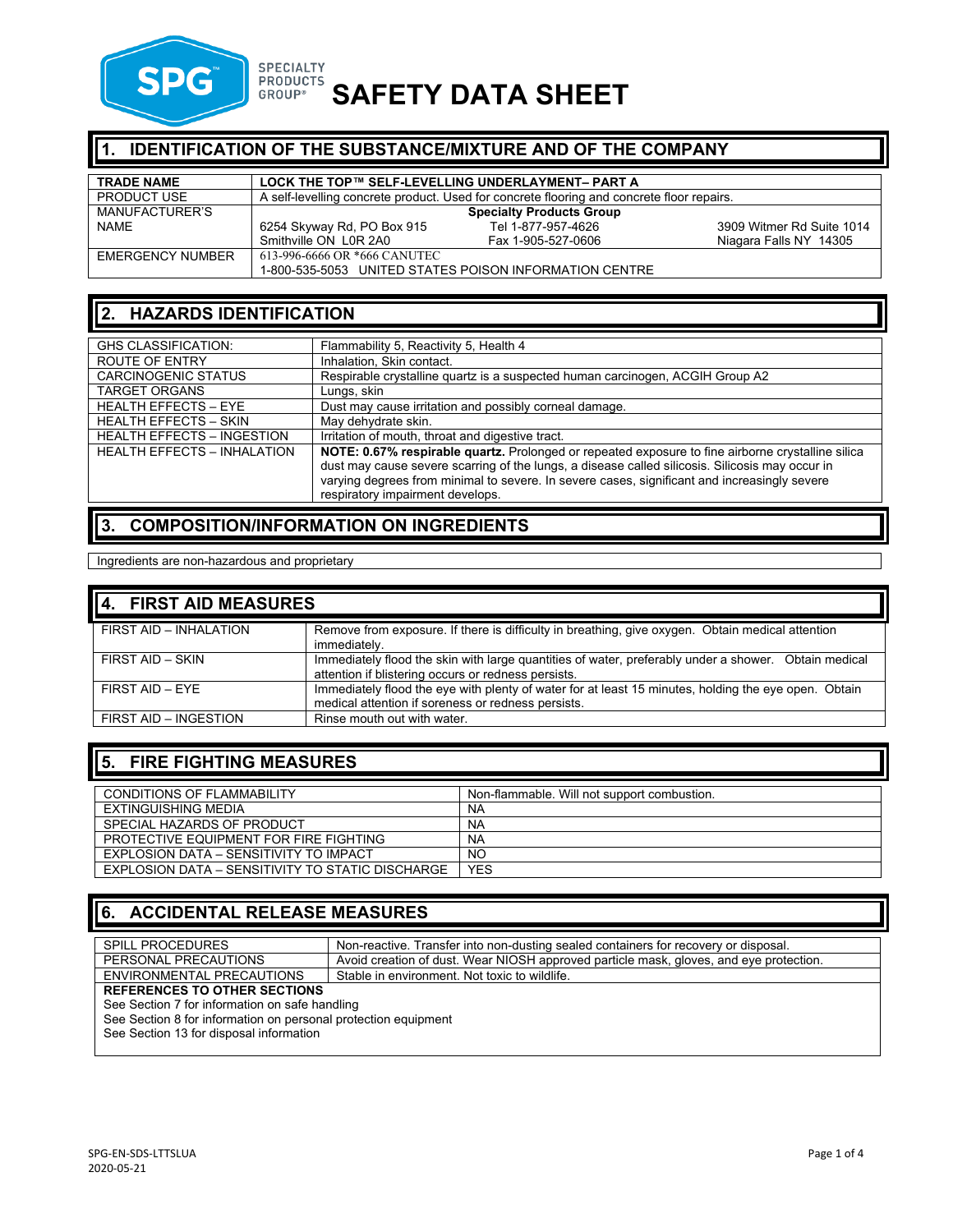#### **LOCK THE TOP™ SELF-LEVELLING UNDERLAYMENT – PART A**

#### **7. HANDLING AND STORAGE**

| HANDLING       | Use in well-ventilated area. Use local exhaust ventilation. Avoid inhaling dust. Avoid contact with eyes, skin and |
|----------------|--------------------------------------------------------------------------------------------------------------------|
|                | clothing. Handle carefully to avoid creating dust.                                                                 |
| <b>STORAGE</b> | Store in a dry area.                                                                                               |
|                |                                                                                                                    |

#### **INFORMATION ABOUT PROTECTION AGAINST EXPLOSION AND FIRE**

Keep ignition sources away – Do not smoke Protect against electrostatic charges

#### **SPECIFIC END USE(S)**

No further relevant information available

#### **8. EXPOSURE CONTROLS/PERSONAL PROTECTION**

| ENGINEERING CONTROL<br><b>MEASURES</b>  | Use in well-ventilated area. Avoid creation of dust. Up to 0.5 mg/m3 use air purifying respirator with high<br>efficiency particulate filter. Up to 1.25 mg/m3 use powered air purifying respirator with high efficiency<br>filter. Up to 2.5 mg/m3 use full-faced piece air purifying respirator with high efficiency particulate filter. |
|-----------------------------------------|--------------------------------------------------------------------------------------------------------------------------------------------------------------------------------------------------------------------------------------------------------------------------------------------------------------------------------------------|
| RESPIRATORY PROTECTION                  | Wear NIOSH approved particle respirator.                                                                                                                                                                                                                                                                                                   |
| <b>HAND PROTECTION</b>                  | Gloves should be worn during all handling operations.                                                                                                                                                                                                                                                                                      |
| EYE PROTECTION                          | Protect eyes from dust.                                                                                                                                                                                                                                                                                                                    |
| <b>BODY PROTECTION</b>                  | Clothing should cover body adequately to prevent exposure.                                                                                                                                                                                                                                                                                 |
| <b>PROTECTION DURING</b><br>APPLICATION | Will release ammonia gas when mixed with 1260 Part B. Venting or respiration equipment may be<br>required when working in confined spaces. After installation and drying, activities such as grinding,<br>sawing or tear-out of material may cause dust concentration to be above the TLV limit for crystalline<br>quartz.                 |

#### **9. PHYSICAL AND CHEMICAL PROPERTIES**

| PHYSICAL STATE                        | Solid           |
|---------------------------------------|-----------------|
| <b>ODOUR &amp; APPEARANCE</b>         | None, off-white |
| ODOR THRESHOLD (ppm)                  | <b>NA</b>       |
| <b>SPECIFIC GRAVITY</b>               | N/D             |
| VAPOR DENSITY (AIR = 1)               | <b>NA</b>       |
| VAPOR PRESSURE at 20°C                | N/D             |
| <b>EVAPORATION RATE</b>               | None            |
| BOILING POINT (° C)                   | N/D             |
| FREEZING POINT (° C)                  | <b>NA</b>       |
| рH                                    | <b>NA</b>       |
| COEFFICIENT OF WATER/OIL DISTRIBUTION | <b>NA</b>       |
| SOLUBILITY IN WATER                   | Insoluble       |
| $VOC$ ( $q/L$ )                       | 0               |
| FLASH POINT (PMCC) (°C/°F)            | <b>NA</b>       |
| UPPER FLAMMABLE LIMIT %VOL            | <b>NA</b>       |
| LOWER FLAMMABLE LIMIT %VOL            | <b>NA</b>       |
| AUTOIGNITION TEMP (°C/°F)             | <b>NA</b>       |

| 10. STABILITY AND REACTIVITY            |                                                                                                   |  |
|-----------------------------------------|---------------------------------------------------------------------------------------------------|--|
| <b>STABILITY</b>                        | Contact with strong oxidizing agents.                                                             |  |
| CONDITIONS TO AVOID                     | Oxidizing agents: fluorine, chlorine trifluoride, manganese trioxide,<br>oxygen difluoride        |  |
| MATERIALS TO AVOID                      | Strong oxidizing agents.                                                                          |  |
| <b>HAZARDOUS POLYMERIZATION</b>         | Will not occur                                                                                    |  |
| <b>HAZARDOUS DECOMPOSITION PRODUCTS</b> | Silica will dissolve in hydrofluoric acid and produce a corrosive gas<br>(silicon tetra fluoride) |  |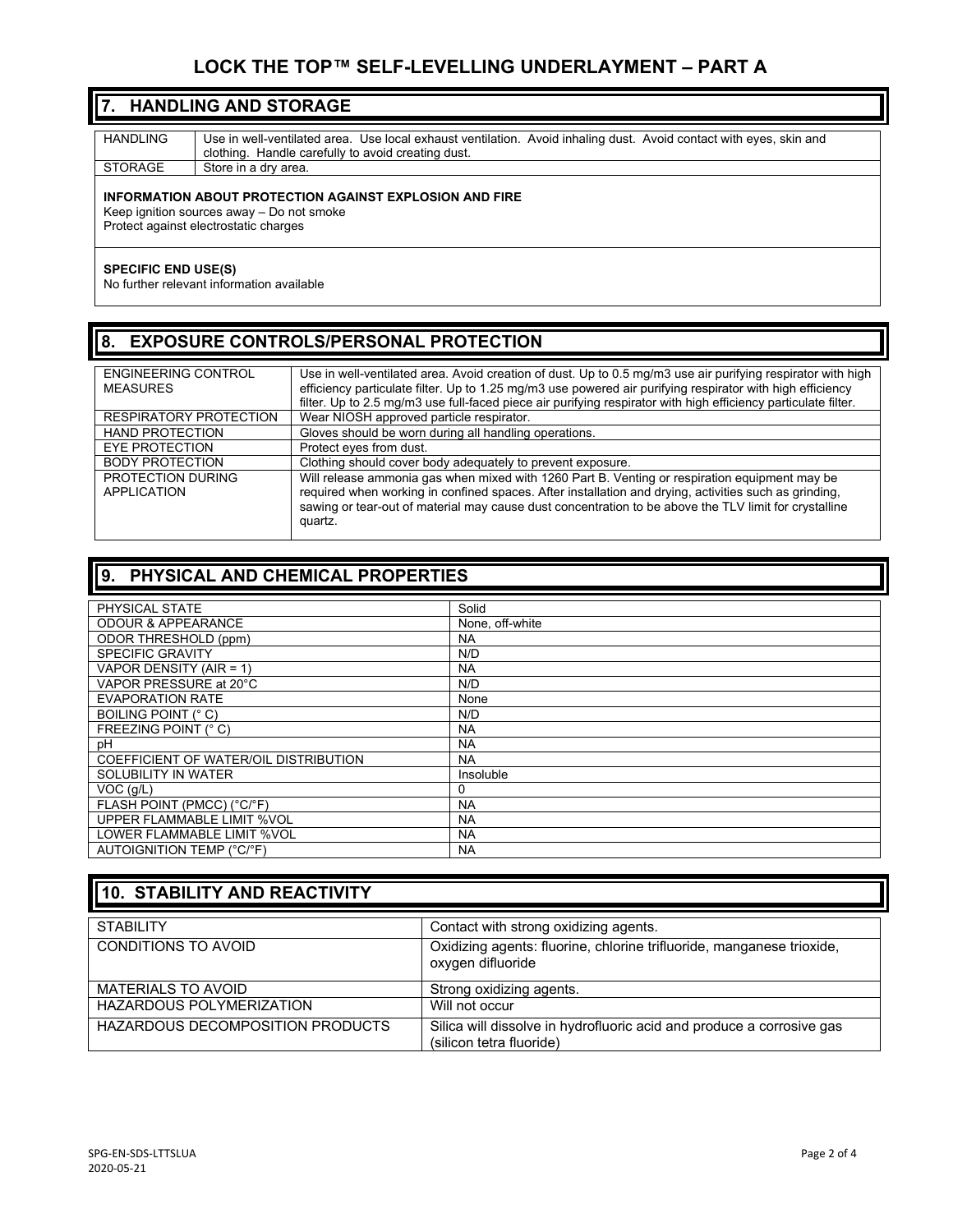| 11. TOXICOLOGICAL INFORMATION                         |                                                                                                                                                                                                                                                                                                                                                                                                                                                                |  |
|-------------------------------------------------------|----------------------------------------------------------------------------------------------------------------------------------------------------------------------------------------------------------------------------------------------------------------------------------------------------------------------------------------------------------------------------------------------------------------------------------------------------------------|--|
| EFFECTS OF ACUTE EXPOSURE                             | NA - No known acute toxicity.                                                                                                                                                                                                                                                                                                                                                                                                                                  |  |
| EFFECTS OF CHRONIC EXPOSURE                           | Repeated inhalation of concentrated free silica dust may cause delayed lung injury (silicosis).                                                                                                                                                                                                                                                                                                                                                                |  |
| <b>EXPOSURE LIMITS</b>                                | 0.05 mg/m3 Respirable quartz dust.                                                                                                                                                                                                                                                                                                                                                                                                                             |  |
| <b>IRRITANCY</b>                                      | Mild irritation expected                                                                                                                                                                                                                                                                                                                                                                                                                                       |  |
| <b>SENSITIZATION</b>                                  | Unlikely.                                                                                                                                                                                                                                                                                                                                                                                                                                                      |  |
| <b>CARCINOGENICITY</b>                                | The International Agency for Research on Cancer has concluded that crystalline silica in the form<br>of quartz from occupational exposures should be classified as carcinogenic to humans (Group 1)<br>The American Conference of Government Industrial Hygienists has given crystalline silica, quartz<br>an A2 classification, suspected human carcinogen. Simultaneous exposure to known<br>carcinogens can increase carcinogenicity of crystalline silica. |  |
| REPRODUCTIVE TOXICITY                                 | <b>NA</b>                                                                                                                                                                                                                                                                                                                                                                                                                                                      |  |
| <b>TERATOGENICITY</b>                                 | <b>NA</b>                                                                                                                                                                                                                                                                                                                                                                                                                                                      |  |
| <b>MUTAGENICITY</b>                                   | NA.                                                                                                                                                                                                                                                                                                                                                                                                                                                            |  |
| <b>TOXICOLOGICALLY SYNERGISTIC</b><br><b>PRODUCTS</b> | Synergistic effect between smoking and crystalline silica is likely.                                                                                                                                                                                                                                                                                                                                                                                           |  |

#### **12. ECOLOGICAL INFORMATION**

| <b>MOBILITY</b>                    |     | Stable in environment.                  |
|------------------------------------|-----|-----------------------------------------|
| PERSISTENCE/DEGRADABILITY          |     | Non-biodegradable, generally non-toxic. |
| BIO-ACCUMULATION                   |     | Product does not bioaccumulate.         |
| <b>ECOTOXICITY</b>                 |     | Not toxic to wildlife.                  |
| RESULTS of PBT and vPvB Assessment |     |                                         |
| PBT:                               | N/A |                                         |
| vPvB:                              | N/A |                                         |

#### **13. DISPOSAL CONSIDERATIONS**

| PRODUCT DISPOSAL          | Non-reactive. Transfer into non-dusting, sealed containers for recovery or disposal. Dispose of in an |
|---------------------------|-------------------------------------------------------------------------------------------------------|
|                           | approved landfill site. Contact local authorities for disposal approval.                              |
| <b>CONTAINER DISPOSAL</b> | Empty bags may contain hazardous residues. Dispose of bags with care.                                 |
|                           |                                                                                                       |

#### **UNCLEANED PACKAGINGS**

**Recommendation:** Disposal must be made according to official regulations

### **14. TRANSPORTATION INFORMATION**

| <b>CANADA</b>                              | <b>TDG CLASSIFICATION</b> |  |  |
|--------------------------------------------|---------------------------|--|--|
| <b>NOT REQUIRED</b><br><b>HAZARD LABEL</b> | NOT REGULATED             |  |  |
|                                            |                           |  |  |
| <b>EXPORT</b>                              |                           |  |  |
| DOT CFR 172.101 DATA                       | <b>NOT REGULATED</b>      |  |  |
| UN PROPER SHIPPING NAME                    | <b>NA</b>                 |  |  |
| UN CLASS                                   | <b>NA</b>                 |  |  |
| UN NUMBER                                  | <b>NA</b>                 |  |  |
| UN PACKAGING GROUP                         | <b>NA</b>                 |  |  |
| <b>FLASH POINT</b>                         | <b>NA</b>                 |  |  |
| <b>HAZARDOUS MATERIAL</b>                  | <b>NA</b>                 |  |  |
| <b>HAZARD LABEL</b>                        | <b>NA</b>                 |  |  |
| <b>MARINE POLLUTANT</b>                    | No                        |  |  |
| SPECIFIC PRECAUTIONS FOR USER              | N/A                       |  |  |

#### **15. REGULATORY INFORMATION**

WHMIS CLASSIFICATION: Not controlled

CEPA STATUS (DSL): All the ingredients of this product are listed on the Domestic Substances List. This product has been classified in accordance with the hazard criteria of the Controlled Products Regulations (CPR) and the MSDS contains all the information required by CPR.